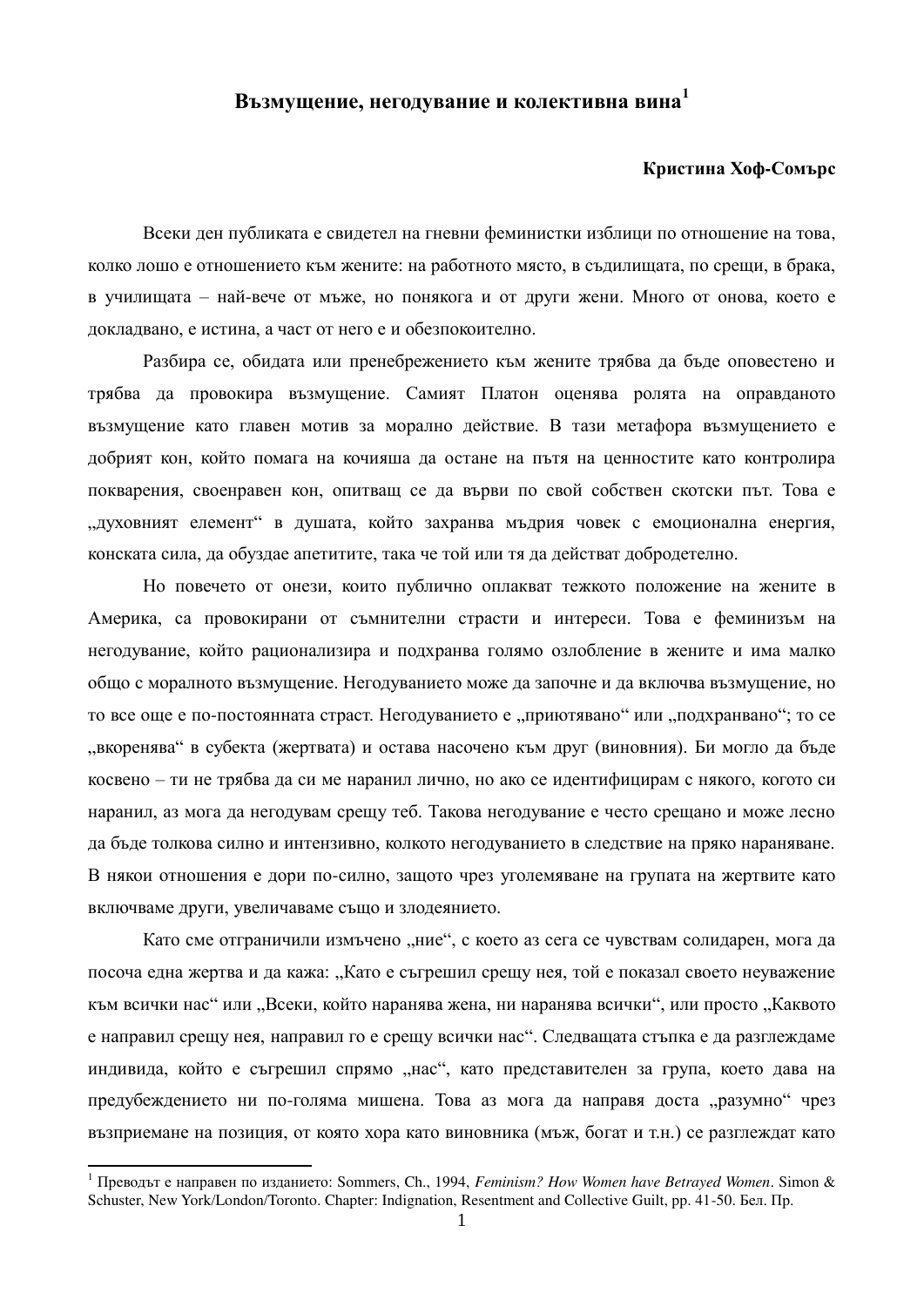"вид хора", които експлоатират такива като "нас". Социална ми реалност сега е дихотомизирана в две групи в политическо противоречие, едната, от които упражнява контрол и експлоатира другата.

Сюзън Фалуди, автор на "Засечка<sup>2</sup>" и един от по-популярните негодуващи на нашето време, ни припомня за феминистката баналност, че феминисткият гняв идва, когато жените тылкуват техните индивидуални преживявания в политическа рамка: "Когато си неспособен да видиш изживяването си като политическо, не си способен и да си ядосан заради него." Сандра Бартки, която е експерт в нещо, което нарича "феноменология на феминисткото съзнание", го обяснява сбито: "Феминисткото съзнание е съзнание на ожертвяването ... човекът да се погледне като жертва."

След като веднъж съм започнала да разглеждам жените като поробения пол, съм настроена да бъда тревожна, ядосана и негодуваща спрямо мъжете в ролята им на потисници на жените. Също съм подготвена да вярвам на най-лошото за тях и вредата, която причиняват на жените. Може дори да съм готова да изфабрикувам злодеяния. Елеонор Смийл говори в Остин за нуждата да накара жените да се борят с ярост. Нито тя, нито друг от феминистките лидери и мислители, които популяризират сексуалните политики на негодувание и гняв изглежда не са наясно колко ощетяващо разногласна е тяхната версия на феминизма – или дори и да са, изглежда не ги интересува.

Помислете как Патриша Айрлънд, президентът на NOW<sup>3</sup>, говори за своите седем години като стюардеса в Pan Am<sup>4</sup>: "Мислех за себе си като за професионалист. Но онова, което наистина правех, беше да мина по пътеката, да събера боклука на хората и да им благодаря за това. Такава бе дейността на жените. Вземахме им багажа и им благодаряхме. Трябва да спрем. "Госпожица Айрлънд сега ни казва колко е лесно (в общество, което ежедневно ни унижава) за жените да се самозаблуждават да мислят, че правят нещо достойно, когато "в действителност" правят нещо унизително. Тя говори за "техния боклук", имайки предвид "на мъжете", въпреки че вероятно половината от пътниците са били жени. Иска от нас да забележим срама от прибирането на техния боклук и това, че е трябвало да "им" благодари за него. Дали тя би се застъпила за това да се накарат авиолиниите да прекратят наемането на жени за стюардеси, заменяйки ги с мъже? Но Айрлънд знае какво прави. Като тълкува по този начин отношенията мъже/жени, тя прави това, което извършва политическият лидер по време на война: разгневява потенциалните съюзници и ги обединява зад усилието да вземат надмощие над врага.

 $\overline{a}$ 

<sup>&</sup>lt;sup>2</sup> Bux: Faludi, S., 2006, *Backlash: The Undeclared War Against American Women*. Broadway Books. Бел. Пр.

<sup>&</sup>lt;sup>3</sup> NOW – National Organization for Women, основана през 1966 г. в Америка. Бел. Пр.

<sup>&</sup>lt;sup>4</sup> Pan Am е съкращение от Pan American World Airways – авиокомпания, основана в Америка през 1927 г. Бел.  $\Pi p$ .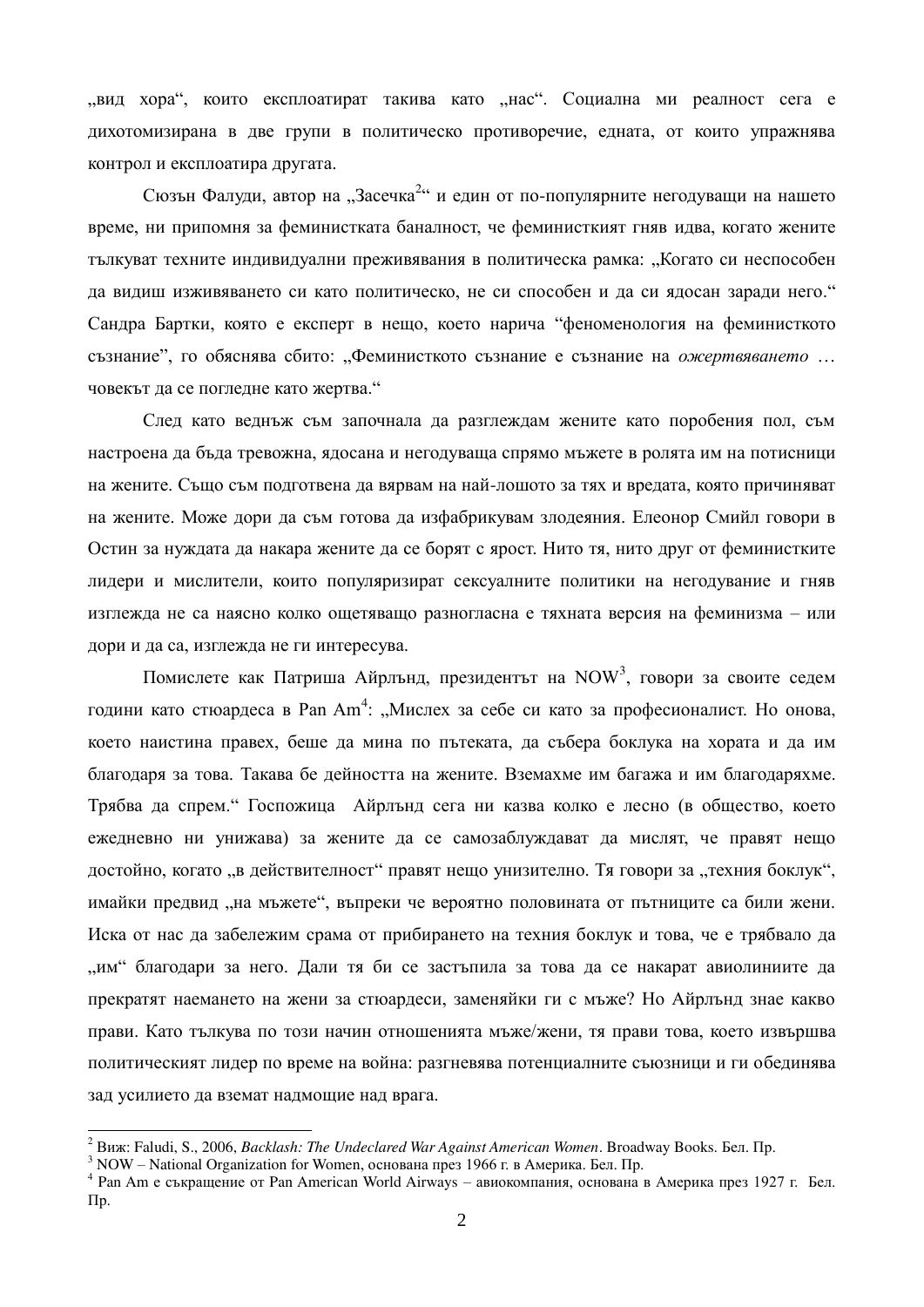Негодуванието не е благотворен гняв. За разлика от възмущението, то не е етичен гняв. Но тъй като често произхожда от морално възмущение към истинска несправедливост (от пребиване на съпругата, чак до професионална дискриминация), негодуванието може да прозвучи като похвална страст към социална справедливост. Идеята, че мъжете са основно заслужили вината, има статута на пръв принцип измежду някои изтъкнати феминистки.

Според Мерилин Френч: "Цялата система на женско подтисничество почива на обикновени мъже, който я поддържат с плам и отдаденост към дълг, за който би завидяла всяка тайна полиция. Коя друга система може да разчита почти половината население да налага една политика ежедневно, открито и насаме, с абсолютна надеждност?" Това е система, която използва заплаха, както и сила, да експлоатира и унижава жените.

"Докато някои мъже използват физическа сила, за да подчиняват жени, всички мъже нямат нужда от това. Знанието, че някои мъже го правят, е достатъчно да бъдат заплашени всички жени. Отвъд това, не е необходимо да набиеш жена, за да я сломиш. Един мъж може просто да откаже да назначава жени на добре платени позиции, да изисква също толкова или повече работа от жените, колкото от мъжете, но да им плаща по-малко, или да заплашва непочтително жени на работа или у дома. Може също така да се провали в издръжката на дете, което е създал, да изисква от жената, с която живее, да го обслужва като слуга. Способен е да бие или убие жената с твърдението, че я обича; може да изнасилва жени; независимо дали партньорки, познати или непознати; може да изнасили или да сексуално да тормози своите дъщери, племеници, заварени деца или децата на жената, която твърди, че обича. *Повечето от мъжете по света правят едно или повече от горепосочените*."

Според виждането на Френч, мъжките зверства и престъпни неправди са пандемични. Трябва обаче да подчертаем, че доказателствената тежест на тези обширни обвинения следва да падне върху нея. Дори и да приемем предпоставката, че мъжете и жените са в противоречие, фактическият въпрос за вината не може да бъде обжалван – поне не в тази страна. Освен това ще отчетем и факта, че презрението на Френч към мъжете е съпроводено със силен предразсъдък в полза на жените: "Докато мъжете се перчат и мрънкатна сцената, крещят в барове и на спортни стадиони, тупат се по гърдите или си показват профила на законовите органи, а взривяват невероятни оръжия в безкройно състезание за статут, маниакално търсене на символично "доказателство" за своето превъзходство, жените тихо карат света да продължава да се върти."

Негодуващите жени са убедени, че мъжете като цяло се възползват от всяка възможност да експлоатират жените и често им доставя удоволствие да ги унижават физически и ментално. "Като имаме предвид широкото разпространение на изнасилването и социо-културната подкрепа за сексуалната агресия и насилие на д жени в това общество,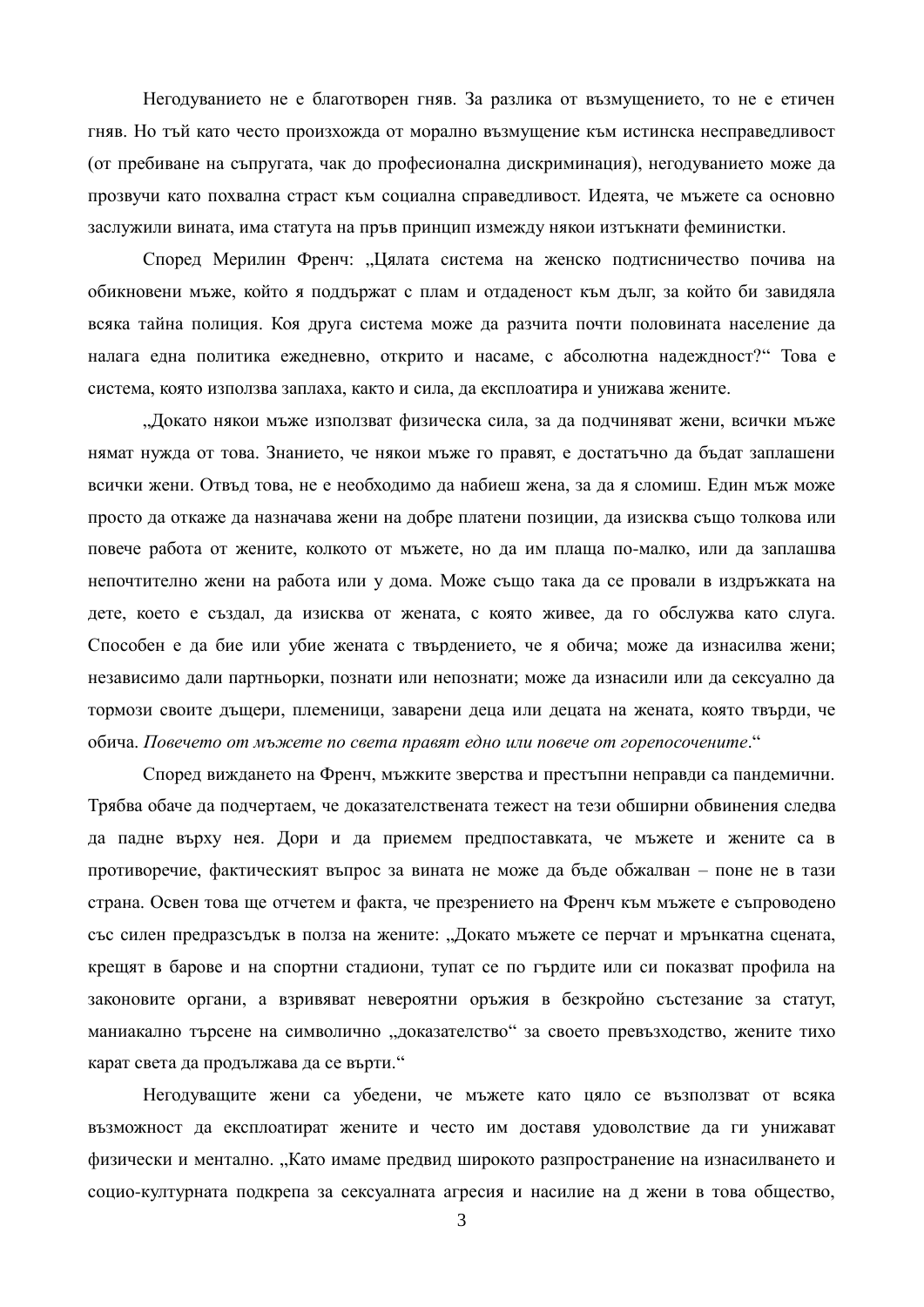може би трябва да попитаме мъжете, който не изнасилват, защо не! С други думи, трябва да попитаме кои фактори възпират мъжете да не нараняват жени в общностите, които подкрепят изнасилването. "Такава е позицията на Даяна Скъли, автор на "Да разбираме сексуалното насилие $5\degree$ .

Наскоро няколко студенти от мъжки пол във Васар били погрешно обвинени в изнасилване по време на среща. След като се установила невинността им, помощник-декан по студентските въпроси, Катрин Къминс, каза за тяхното премеждие: "Засегнати са, но това не болка, която аз бих им спестила по необходимост. Мисля, че в идеалния случай задвижва процес на самоопознаване. Как виждам жените?, Ако не съм я наранил, бих ли го направил?, Имам ли потенциала да й сторя онова, което казват, че съм й направил? Това са добри въпроси. "Декан Къминс ясно се чувства доволна от заменянето на общия законов принцип невинен до доказване на противното с нов феминистки принцип – виновен дори с доказана невинност. Всъщност тя вярва, че студентите не са съвсем невинни накрая. Как така? Защото, бидейки мъже и израстнали в патриархална култура, те биха могли да направят онова, за което са били обвинени по погрешка, въпреки че наистина не са го направили. Когато мъжете са засегнати, Къминс доста откровено вярва в общата вина. Още повече, че чувства благоразположението на публиката си, която ще бъде в съгласие с нея по този въпрос.

Идеята за колективната вина вероятно звучи като теологичната доктрина за Първородния грях, но поне в християнството, тя се отнася до всички човешки същества. Расистите и джендър феминистите са "по-дискриминиращи".

През пролетта на 1993 г., девет студентки, които посещавали курса Съвременни проблеми на феминистичното изкуство в университета в Мериленд, разпръснали плакати и листовки из целия кампус със заглавието "Внимание: Тези мъже са потенциални изнасилвачи" с имената на дузина студенти от мъжки пол. Жените не знаели нищо за носителите на тези имена, те просто ги избрали на случаен принцип от университетския регистър, за да ги използват в курсовия си проект. Преподавателят им Джоузефин Уитърс не коментира случилото се пред медиите.

Новите феминистки са мощен източник на заблуда, защото техните лидери не възприемат нещата така, както са. Негодуващите феминистки като Фалуди, Френч, Хейлбрън и МакКинън говорят за засечка, засада и за необявена война срещу жените. Но състоянието, което описват е митологично – без основание във фактите от съвремения американски живот. Истинските мъже нямат щабове, тъмни стаички и бойни планове срещу жените. Няма радикално бойно крило на мъжкото движение. Като става въпрос изобщо за полова война, то Новите феминистки са тези, които я водят.  $\overline{a}$ 

<sup>&</sup>lt;sup>5</sup> Scully, D., 1990, *Understanding Sexual Violence: A Study of Convicted Rapists*. Routledge. Бел. Пр.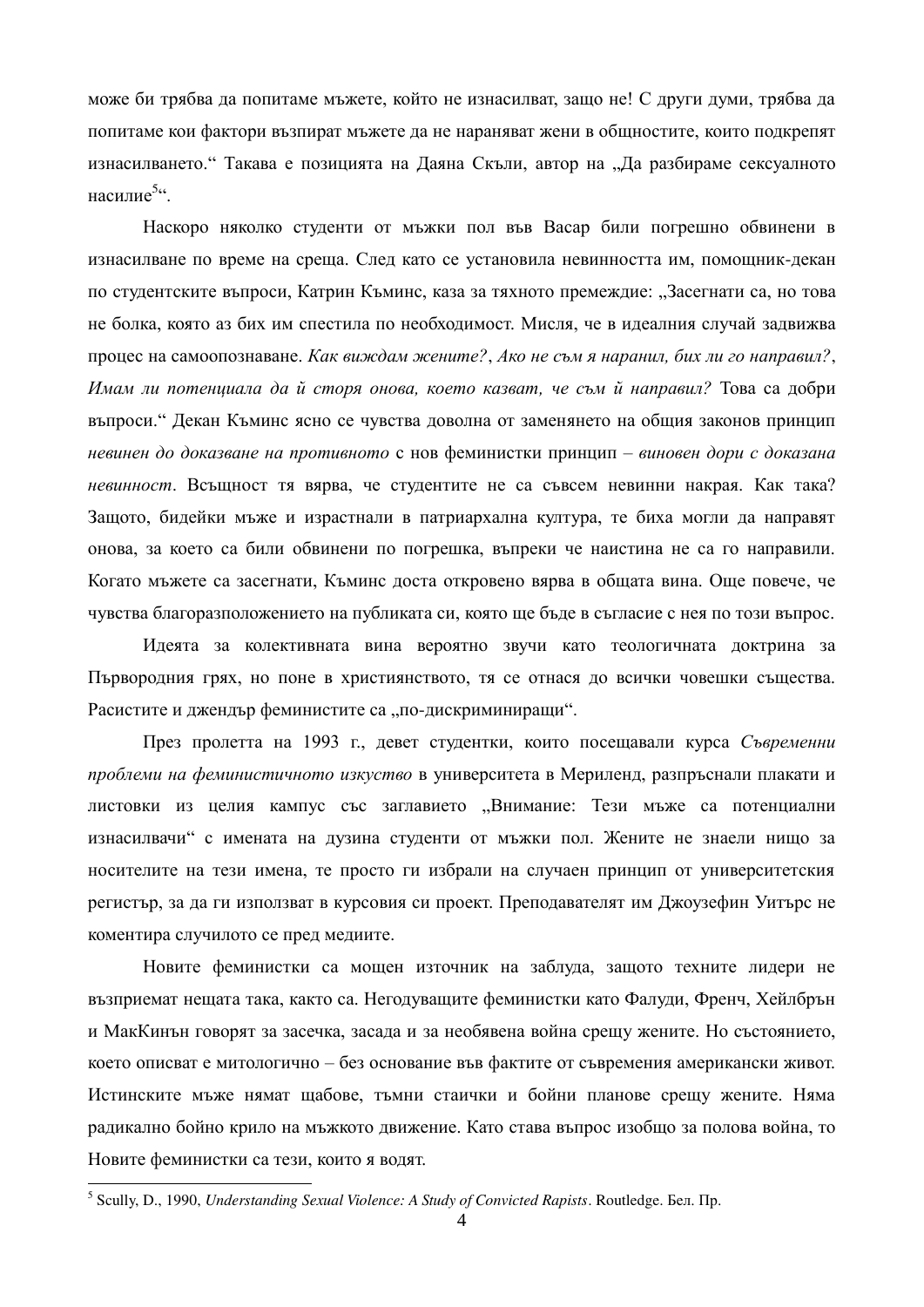Джендър фенимистите обичат да казват на мъжете, които не осъзнават дълбочината на женския гняв и негодувание, че те *просто не разбират*. Феминистките водачи незабавно взеха страната на Лорена Бобит, жената от Вирджиния, която бе обвинена, че е отрязала пениса на спящия си съпруг, но която на свой ред го обвинила, че я е изнасилил. Отделът във Вирдиния на NOW изготви поддръжническа линия за г-жа Бобит, оглавена от координатора им Денис Лий. Във *Венити Феър* Ким Мастърс написа статия за "Поддръжниците на Лорена, които преобразуваха знака V за победа в символ на солидарност като правеха ножицоподобни движения с пръстите си." Ким Ганди, заместник изпълнителният директор на NOW, говори за многото жени, "които са минали през това и желаят да са имали шанса самите те да OTMLCTAT."

Журналистът Даниел Уотънбърг правилно вижда във всичко това презумпцията за вината на Джон Уейн Бобит много преди случаят да стигне съда. "Предполага се, че редовно е пребивал жена си в продължение на години. Твърди се, че я е изнасилил в нощта, в която тя го е кастрирала. "Изобщо няма значение, че г-н Бобит от тогава е бил обявен от съда за невинен. Коментирайки кастрацията в 20/20, Патриша Айрлънд казва: "Дълбочината на гнева, който излезе наяве от това и ответната подкрепа, която Лорена Бобит получи, идват от дълбочината на гнева, на чувството, че не е имало адекватни способи и ресурси и облекчаване на ужасното насилие, на което са подложени жените. "Но, придържайки се към фактите, които имаме, всичко, което можем да кажем е – Лорена е била толкова разярена, че е стигнала до насилие. Личната трагедия на тази нещастна двойка е приета като символ на справедливото феминистко отмъщение. Вътрешна шега измежду феминистките почитатели на Лорена е, че от тогава поздравява поздравява Джон с думите: "Сега разбираш ли?"

Когато е приписана колективна вина (на мъже, на германци, на мюсюлмани и т.н.), в това число влизат и децата. След като обяснява защо Минесота е приела стриктни политики по отношение на сексуалния тормоз на деца на пет години, Сю Сетъл, специалист по полово *равенство* в Образователния отдел на Минесота, посочва, че "серийните убийци казват на интервюиращите, че са започнали със сексуален тормоз на 10-годшина възраст и им се е разминало."

Нан Щайн, директор на проекти в Центъра за изследвания на жените в колежа Уелсли, която специализира в сексуален тормоз, извършен от непълнолетни, е ядосана на училищните чиновници и учителите в Монтана затова, че са игнорирали "половия тероризъм" в поверените им училищни дворове.

Петъчният "Ден за повдигане" е ежеседмично явление в много начални училища в Монтана. Всеки петък, момчета преследват момичета из игрищата на училището; а онези момичета, носещи поли, са лесна плячка – техните поли ще бъдат повдигнати не веднъж, а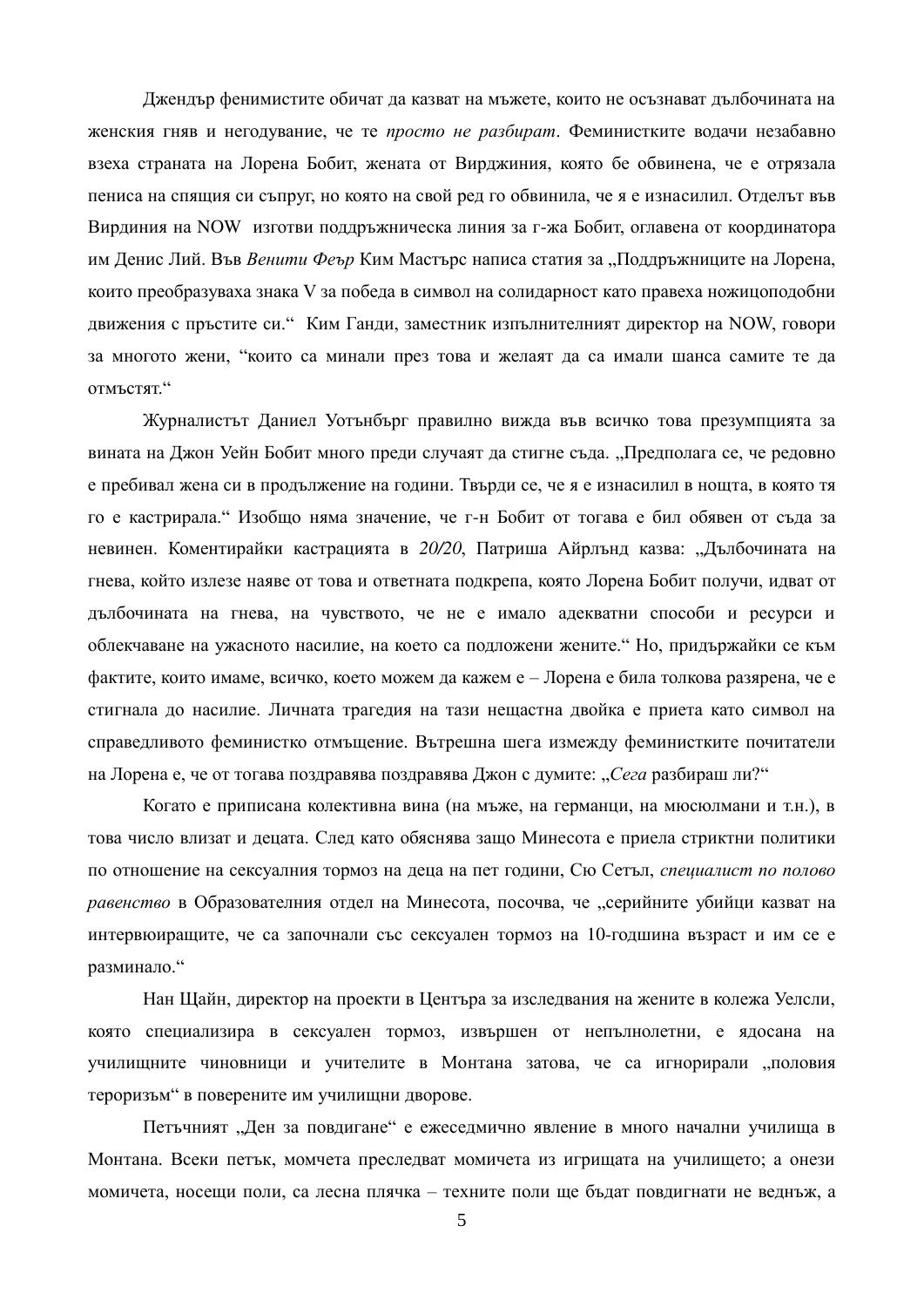колкото пъти е възможно и от колкото момчета успеят да ги хванат. Училищната администрация... не открива причина да се меси или да наказва провинилите се. Тяхното мълчание позволява този полов тероризъм по площадките да продължава.

За момчетата, които закачат момичетата като повдигат полите им, трябва да бъдат взети мерки решително и вероятно да бъдат наказани. Но само жени, които възприемат света през "секс/пол" призмата бихя видели грубостите на децата в училищния двор израстването на серийни убийци и полови терористи.

Трябва ли изобщо да се разглежда грубостта във връзка със сексуалността? Джендър наблюдателите вярват, че така трябва да бъде и че момичетата следва да са наясно с истинското й естество. Една от целите на експертите по полово равенство е да научат малките момичета да негодуват срещу шегите на момчетата като сочат, че това, което те правят е сексуален тормоз и е противозаконно. Бърнис Сандлър, специалист по полови отношения във Вашингтонския център за женски политически изследвания, предлага работилници за тормоза на деца от началното училище. На една работилница малко момиче разказало за съученик, който я съборил на земята и започнал да я гъделичка. Г-ца Сандлър се погрижила да разгледа деянието на момчето в перспектива: "Сега трябва да се запитате какво прави това момче, хвърляйки момичета на земята? Това се разглежда като сексуално нападение в Ню Йорк и в повечето щати."

Презумпцията за сексуалната вина продължава, докато децата порастват. Във все повече държавни училища и колежи откриваме динамични групи от феминисткиреформатори – служители, следящи за тормоз; професори по женски изследвания; персонал в общежитията; различни декани, асистент-декани и експерти по полово равенство - които разглеждат мъжката сексуалност с безпокойство и търсят начини да я контролират. Антропологът от университета Рутгер е описал съвремената сексуална заобикаляща среда с истерия й по тормоза и изнасилването като преобръщане на онази, описана в "Алената буква": "Мъжете сега са онези, които носят стигмата на предполагаемо сексуално посегателство."

Дори и някои да го забелязват, то по-голямата част изобщо не го правят. Джендър феминистката идеология афектира жените по-силно. Много от тях се "преобръщат", за да погледнат обществото, което населяват като патриархална система на потисничество. За една голяма част това се случва в колежа. Лори Мартинка, дипломант по женски изследвания от Васар, говори с мен за своята лична трансформация. "Никога вече не си отново същата. Понякога дори оплаквам факта, че толкова неща се промениха. Уморена съм винаги да разнищвам нещата, зашщото те изключват женската перспектива... Започваш да осъзнаваш нещата толкова силно. И е трудно. Майка ми не успява да го приеме. Трудно е за нея, защото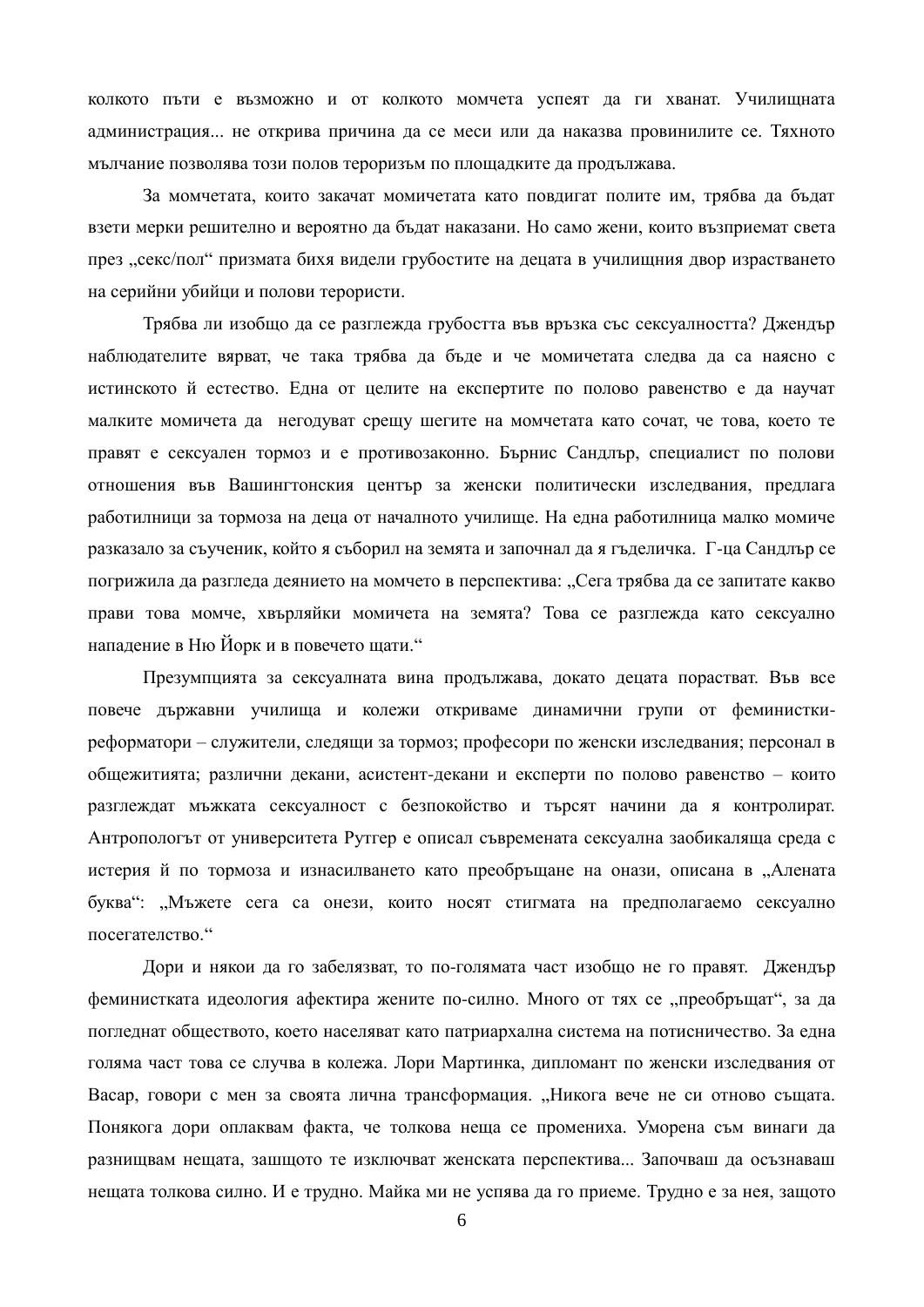аз се промених изцяло. "Ан Пакидж, студентка от университета в Пенсилвания, ми сподели, че студентите говорят помежду си за тази остра нова осъзнатост: "Наричаме я да си на ръба или задъняване. Ти си на лъното на всичко. Нишо вече не е забавно. Улря те като тон тухли. Удряш скалното дъно и се питаш: как мога да си живея живота?" Когато й казах, че много биха разчитали на нея и нейните съученици, които са изежду младите жени с повече късмет в света, тя настръхна: "Все пак страдаме от психологическо подтисничество. Ако се чувстваш сякаш целият свят е върху теб, тогава той е."

Бях заинтригувана обаче от нейния израз да си на ръба. На ръба на какво? Въпреки че изразът предполага преходно изживяване, да си на ръба се тълкува като постоянно състояние на жените, които чувстват, че са постигнали реалистична осъзнатост на своето положение в общество, доминирано от мъжете. Такива жени понякога се организират в малки, но мощни групи в рамките на институциите, които разглеждат като мъжки бастиони и където правят присъствието си осезаемо по категоричен начин.

Бостън Глоуб е най-големият и престижен вестник в Нова Англия. През 1991 г. около две дузини жени редактори, мениджъри и журналисти (включително Елън Гудмън) формират група, която се нарича Жени на ръба, за да контрират онова, което старшият образователен редактор Мюриъл Коен наричала мачо нюзруум. Ръбовете, както станали известни, имат някои традиционни феминистки грижи за равенството в заплатите и повишенията; но те освен това вдигнали оръжие срещу такива неща като използването на спортни метафори в новините и традиционния баскетбол на обяд, които символизират за тях мощната някога и изключваща мрежа на момчетата (въпреки, че това оплакване е неоснователно, защото жените са добре дошли, ако искат да играят и някои го правят). Защитавайки баскетбола, редакторът Бен Брадли Младши казва: "Всичко е всъщност куп хора, които искат да се поупражняват и да поиграят. В настоящата конспирация, която се шири, аз и другите редактори вероятно сключваме тайни сделки и даваме на момчетата най-добрите истории." Г-ца Коен изразила загриженост пред редактора Джак Дрискол за "хормоните, които бушуват тук. *Ръбовете* са също раздразнени от "зоната за перчене" – коридор, където някои от управляващите мъже обичат да крачат преди да решат кои ще са водещите истории за деня. Жените на ръба в *Глоуб* са страшни, но недолюбвани. След тяхното настъпление вестникът е забравил вътрешния мир.

Дейвид Найхън, старши редактор и синдикатен журналист, е работил във вестника повече от двадесет години и е част от онова, което е познато като либерална "Ирландска мафия". Той е вестникар от старата школа, който носи ръкавите си навити, има бумтящ глас и е склонен към неприличен хумор. Било въпрос на време да си създаде неприятности с Жени на ръба. На 20. 04. 1993 г., бил на път да играе в позорния обеден басктеболен мач, когато